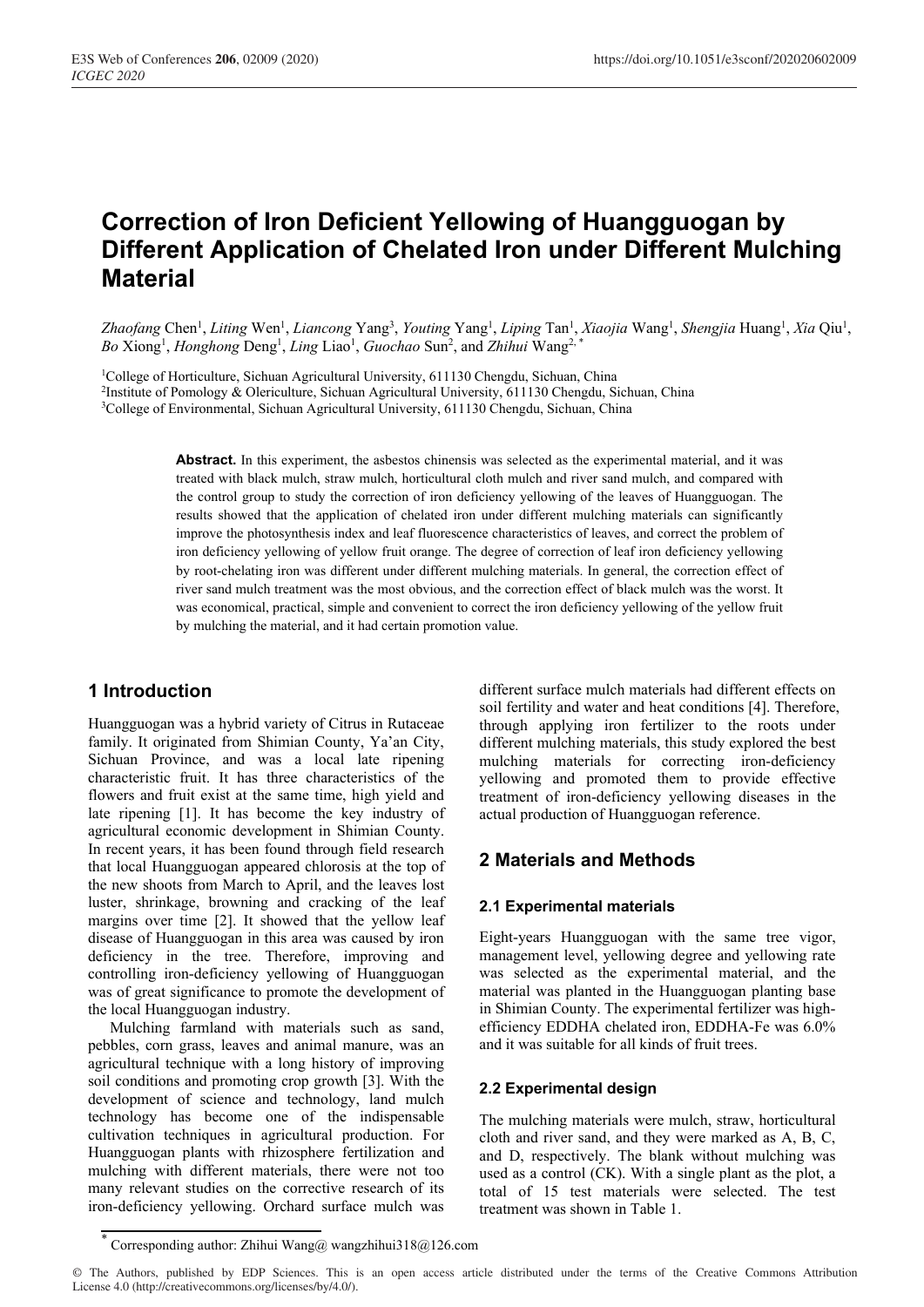**Table 1.** Treatment of rhizosphere fertilization with different mulching materials.

| Treatment | Experimental method       |
|-----------|---------------------------|
|           | black mulch               |
|           | straw mulch               |
|           | horticultural cloth mulch |
|           | river sand mulch          |
| ™         | no coverage               |

## **2.3 Experimental methods**

After the fertilization treatment, the determination was carried out in mid-May, mid-September, and mid-January of the following year, and they were marked as T1, T2 and T3, respectively.

## *2.3.1 Leaf chlorophyll content*

The relative content of leaf chlorophyll was measured with SPAD-502 chlorophyll meter.

## *2.3.2 Photosynthetic parameters*

The net photosynthetic rate (Pn), transpiration rate (Tr), stomatal conductance  $(Gs)$ , intercellular  $CO<sub>2</sub>$ concentration (Ci) and other photosynthetic parameters of Huangguogan were measured with a portable photosynthetic instrument (Li-6400), and the instantaneous water use of leaves Efficiency (WUE) was calculated [5]. The setting parameters were: the light intensity was 1400  $\mu$ moL·m<sup>-2</sup>·s<sup>-1</sup>, the CO<sub>2</sub> concentration was 400  $\mu$ moL·moL<sup>-1</sup>, and the temperature was 25 °C.

## *2.3.3 Chlorophyll fluorescence characteristics*

The leaf chlorophyll fluorescence parameters were measured with a portable photosynthetic instrument (Li-6400) [5]. By measuring the chlorophyll fluorescence parameters, the maximum photochemical efficiency (Fv/Fm), photochemical quenching coefficient (qP) and non-photochemical quenching coefficient (NPQ) of Photosystem II (PSII) can be calculated.

# **3 Results**

## **3.1 Chlorophyll content in leaves**

The chlorophyll content of leaves increased slightly first, and then decreased significantly (Table 2). The chlorophyll content of leaves under different mulching materials was significantly higher than that of CK. Among the different mulching materials, the treatment effect of river sand mulching was significantly higher than that of other mulching materials, followed by horticultural cloth mulching. There was no significant difference in chlorophyll content between the black

mulching and straw mulching treatments at the T1 and T3 periods, while the chlorophyll content under the straw mulching at the T2 period was significantly higher than that of the black mulching.

**Table 2.** The content of chlorophyll in leaves after applying chelated iron to roots under different mulching materials.

| Treatment | Leaf chlorophyll content/ $mg \cdot g^{-1}$ |                    |                   |  |
|-----------|---------------------------------------------|--------------------|-------------------|--|
|           | T1                                          | T <sub>2</sub>     | T3                |  |
| A         | $1.74 \pm 0.015c$                           | $2.04 \pm 0.017$ d | $0.74 \pm 0.015c$ |  |
| в         | $1.76 \pm 0.012c$                           | $2.48 \pm 0.021c$  | $0.76 \pm 0.012c$ |  |
| C         | $1.81 \pm 0.009b$                           | $2.66 \pm 0.029$   | $0.81 \pm 0.009$  |  |
| D         | $1.86 \pm 0.015a$                           | $2.88 \pm 0.015a$  | $0.86 \pm 0.015a$ |  |
| CК        | $1.25 \pm 0.019d$                           | $1.89 \pm 0.011e$  | $0.65 \pm 0.015d$ |  |

Note: Different lowercase letters within columns indicate significant differences (*P*<0.05) between different treatments. The same below.

#### **3.2 Determination of photosynthetic parameters**

#### *3.2.1 Determination of leaf net photosynthetic rate and leaf stomatal conductance*

The Pn of leaves with different treatments increased first and then decreased (Table 3). Compared with CK, different mulching materials treatments can significantly increase the Pn of leaves. The Pn of leaves under river sand mulching increased the most, and was significantly higher than that of other mulching treatments. The Pn of leaves under black mulching increased the least, and it was significantly lower than other mulching treatments.

**Table 3.** Net photosynthetic rate of leaves after applying chelated iron to roots under different mulching materials.

| Treatment | $Pn/( \mu m D \cdot m^{-2} \cdot s^{-1})$ |                   |                    |  |
|-----------|-------------------------------------------|-------------------|--------------------|--|
|           | T1                                        | T <sub>2</sub>    | T <sub>3</sub>     |  |
| A         | $1.49 \pm 0.024$ d                        | $3.96 \pm 0.019d$ | $1.13 \pm 0.032$ d |  |
| в         | $3.17 \pm 0.026$                          | $6.24 \pm 0.020$  | $2.87 \pm 0.011$ b |  |
| C         | $2.94 \pm 0.015c$                         | $5.32 \pm 0.021c$ | $2.34 \pm 0.015c$  |  |
| D         | $3.61 \pm 0.034a$                         | $7.21 \pm 0.009a$ | $3.19 \pm 0.012a$  |  |
| CК        | $1.05 \pm 0.023e$                         | $3.31 \pm 0.010e$ | $1.01 \pm 0.009e$  |  |

After treatment with different mulching materials, the Cs of the blades can be significantly increase, and the Cs of the blades first increased and then decreased significantly (Table 4). In the T1 and T2 periods, CK had the lowest Gs, which was significantly lower than that of the other mulching material treatments. In the T1 period, the Cs under the river sand mulch was the largest, which was significantly higher than that of other mulching treatments; while in the T2 and T3 periods, the Cs under the river sand mulch and the horticultural cloth mulch was the highest, and there were no significant differences.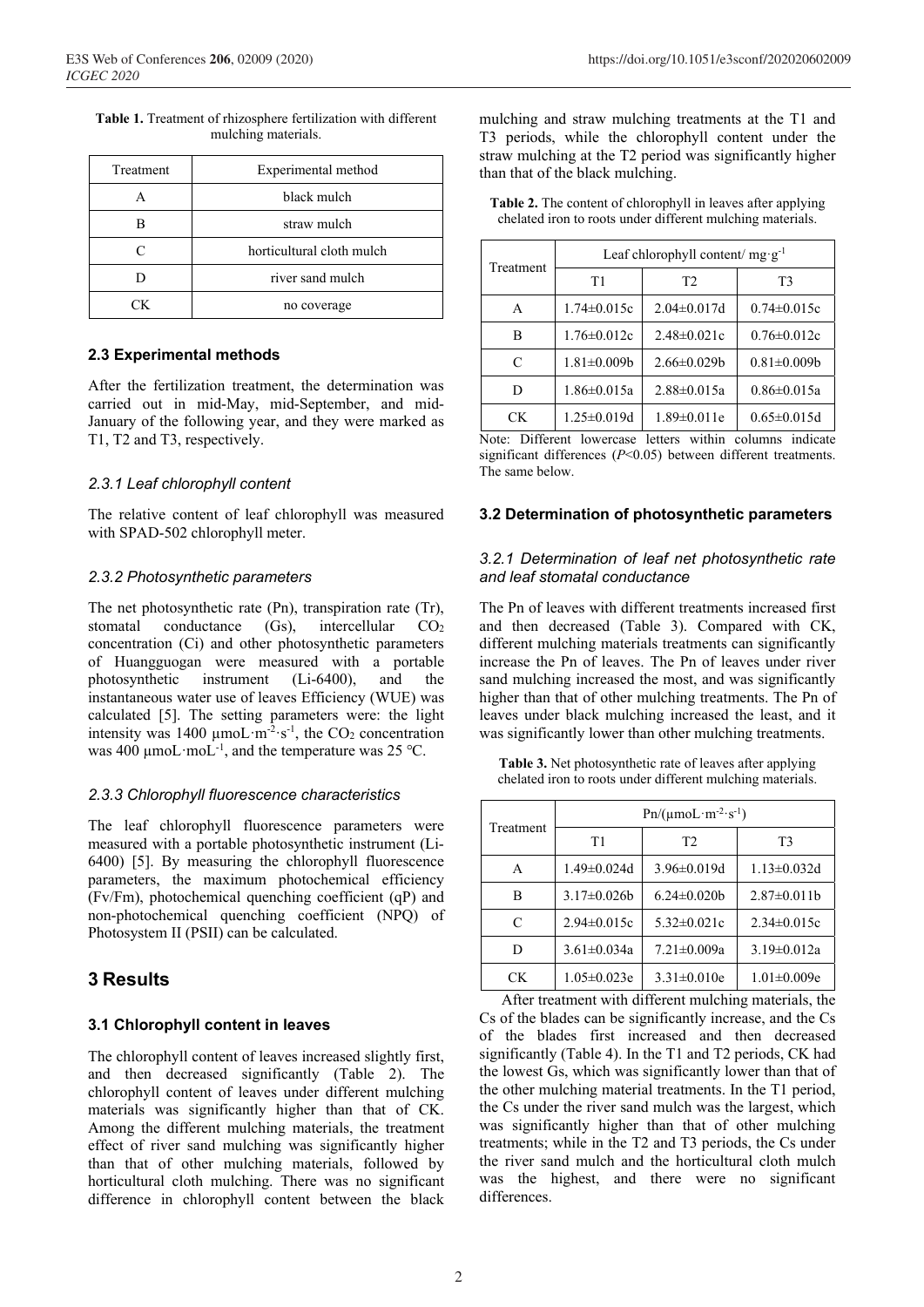| Treatment | $Gs/(\mu \text{mol}\cdot \text{m}^{-2}\cdot \text{s}^{-1})$ |                    |                     |  |
|-----------|-------------------------------------------------------------|--------------------|---------------------|--|
|           | T1                                                          | T <sub>2</sub>     | T <sub>3</sub>      |  |
| А         | $0.127 \pm 0.002d$                                          | $0.195 \pm 0.002c$ | $0.016 \pm 0.001$   |  |
| в         | $0.155 \pm 0.002c$                                          | $0.214 \pm 0.002b$ | $0.023 \pm 0.001b$  |  |
| C         | $0.170 \pm 0.001b$                                          | $0.235 \pm 0.002a$ | $0.032 \pm 0.001a$  |  |
| D         | $0.176 \pm 0.001a$                                          | $0.239 \pm 0.001a$ | $0.035 \pm 0.001a$  |  |
| CК        | $0.113 \pm 0.001e$                                          | $0.173 \pm 0.001d$ | $0.019 \pm 0.003 b$ |  |

**Table 4.** Stomatal conductance of leaves after applying chelated iron to roots under different mulching materials.

#### *3.2.2 Determination of intercellular CO2 concentration, transpiration rate and instantaneous water use efficiency in leaf*

Treatments with different mulching materials can significantly increase the Ci concentration of leaves, and its concentration first increased and then decreased (Table 5). During the T1 and T3 periods, the Ci of leaves was the highest under the river sand mulching treatment, which was significantly higher than the other treatments. In the T<sub>2</sub> period, the C<sub>1</sub> of leaves under the straw mulching treatment was the highest.

**Table 5.** Leaf intercellular CO<sub>2</sub> concentration after applying chelated iron to roots under different mulching materials.

| Treatment | $Ci/(mmoL·m-2·s-1)$ |                    |                    |  |
|-----------|---------------------|--------------------|--------------------|--|
|           | T1                  | T2                 | T <sub>3</sub>     |  |
| A         | $257.00 \pm 0.11c$  | $308.59 \pm 0.16d$ | $221.70 \pm 0.19d$ |  |
| в         | $287.48 \pm 0.26b$  | $334.70 \pm 0.71a$ | $247.68 \pm 0.14c$ |  |
| C         | $251.72 \pm 0.13$ d | $311.79 \pm 0.52c$ | $251.72 \pm 0.13b$ |  |
| D         | 296.42±0.26a        | $321.47\pm0.08b$   | $278.19 \pm 0.13a$ |  |
| CK.       | $241.19 \pm 0.51$ e | $293.88 \pm 0.26e$ | $210.83 \pm 0.20e$ |  |

Treatments with different mulching materials can significantly increase Tr, which first increased and then decreased significantly (Table 6). In each period, the Tr under the river sand mulching treatment was the highest, and it was significantly higher than the other treatments. The Tr increased slightly under the black mulching, which was significantly lower than the other treatments.

**Table 6.** Leaf transpiration rate after applying chelated iron to roots under different mulching materials.

| Treatment | $Tr/(\mu \text{mol}\cdot \text{m}^{-2}\cdot \text{s}^{-1})$ |                   |                    |  |
|-----------|-------------------------------------------------------------|-------------------|--------------------|--|
|           | T1                                                          | T <sub>2</sub>    | T <sub>3</sub>     |  |
| A         | $1.02 \pm 0.020d$                                           | $1.15 \pm 0.012d$ | $0.57 \pm 0.003$ d |  |
| в         | $1.14 \pm 0.007c$                                           | $1.24 \pm 0.007c$ | $0.65 \pm 0.023c$  |  |
| C         | $1.26 \pm 0.009$                                            | $1.35 \pm 0.008b$ | $0.76 \pm 0.018b$  |  |
| D         | $1.45 \pm 0.005a$                                           | $1.55 \pm 0.009a$ | $0.86 \pm 0.012a$  |  |
| CК        | $0.78 \pm 0.003e$                                           | $1.07 \pm 0.015e$ | $0.46 \pm 0.009e$  |  |

Treatment of different mulching materials can significantly improve the WUE of leaves, and it first increased and then decreased (Table 7). The WUE of leaves in the straw mulching treatment was the highest, and it was significantly higher than the other mulching treatments; followed by the river sand mulching and horticultural cloth mulching treatment. In the T1 and T2 periods, the WUE of leaves in CK was the lowest. In the T3 period, the WUE of leaves under the mulching treatment and CK were 2.18 and 1.97 mmoL·moL<sup>-1</sup>, respectively, and there was no significant difference.

| Table 7. Leaf instantaneous water use efficiency after applying |  |  |
|-----------------------------------------------------------------|--|--|
| chelated iron to roots under different mulching materials.      |  |  |

| Treatment | WUE/(mmoL·mol·1)   |                    |                    |  |
|-----------|--------------------|--------------------|--------------------|--|
|           | T1                 | T <sub>2</sub>     | T <sub>3</sub>     |  |
| A         | $1.47 \pm 0.007$ d | $3.43 \pm 0.049$ d | $2.18 \pm 0.023$ d |  |
| B         | $2.79 \pm 0.014a$  | $5.05 \pm 0.015a$  | $4.40 \pm 0.165$ a |  |
| C         | $2.34 \pm 0.021c$  | $3.92 \pm 0.042c$  | $3.10\pm0.090c$    |  |
| D         | $2.50 \pm 0.019$   | $4.64 \pm 0.032 b$ | $3.73 \pm 0.045 b$ |  |
| CK.       | $1.34 \pm 0.032e$  | $3.09 \pm 0.034e$  | $1.97 \pm 0.045$ d |  |

#### **3.3 Chlorophyll fluorescence characteristics**

Treatment of different mulching materials can significantly increase the Fv/Fm of PSII (Table 8). The Fv/Fm under river sand mulching treatment was the highest, which was significantly higher than other mulching treatments. In the T1 period, the Fv/Fm under different mulching materials showed significant differences. In the T2 and T3 periods, there was no significant difference in the Fv/Fm between the straw mulching and the horticultural cloth mulching treatments, but they were both significantly higher than the black mulching treatment.

**Table 8.** Maximum photochemical efficiency of Photosystem II (PSII).

| Treatment | Maximum photochemical efficiency (Fv/Fm) |                    |                    |  |
|-----------|------------------------------------------|--------------------|--------------------|--|
|           | T1                                       | T2                 | T <sub>3</sub>     |  |
| A         | $0.41 \pm 0.009d$                        | $0.58 \pm 0.003c$  | $0.38 \pm 0.009c$  |  |
| в         | $0.47 \pm 0.009c$                        | $0.62 \pm 0.003 b$ | $0.43 \pm 0.012b$  |  |
| C         | $0.51 \pm 0.003 b$                       | $0.63 \pm 0.012b$  | $0.46 \pm 0.023 b$ |  |
| D         | $0.58 \pm 0.008a$                        | $0.70 \pm 0.003a$  | $0.52 \pm 0.003a$  |  |
| CК        | $0.34 \pm 0.012e$                        | $0.48 \pm 0.008$ d | $0.27 \pm 0.003$ d |  |

Treatment of different mulching materials can significantly increase the qP coefficient of PSII, which first increased and then decreased (Table 9). The qP coefficient of CK was the lowest. There were significant differences in the qP coefficient of different mulching materials. The qP coefficient under river sand mulch was the highest, followed by horticultural cloth and straw mulch, and the black mulch was the lowest.